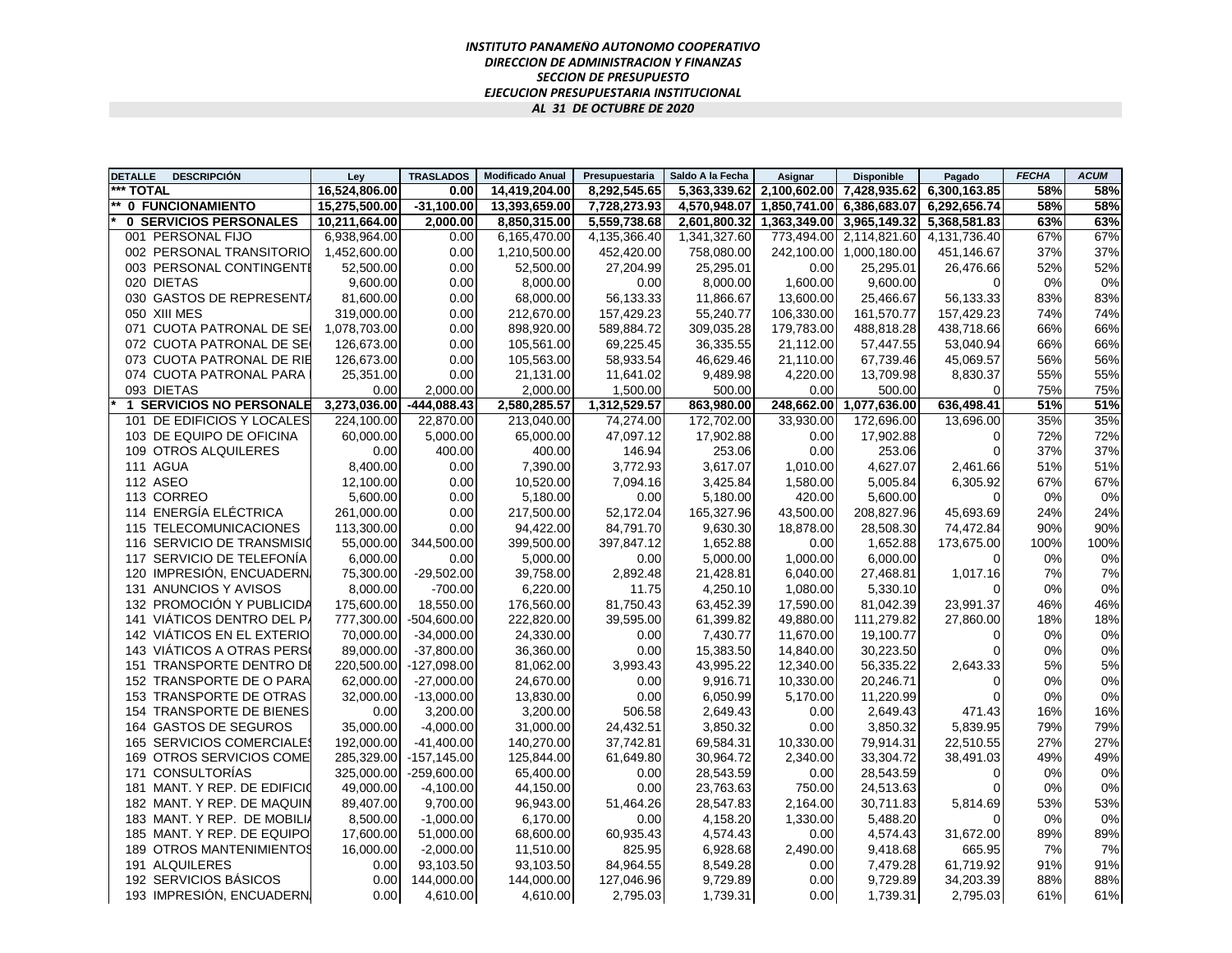| <b>DESCRIPCIÓN</b><br><b>DETALLE</b>        | Ley          | <b>TRASLADOS</b> | <b>Modificado Anual</b> | Presupuestaria       | Saldo A la Fecha   | Asignar      | <b>Disponible</b>  | Pagado              | <b>FECHA</b> | <b>ACUM</b> |
|---------------------------------------------|--------------|------------------|-------------------------|----------------------|--------------------|--------------|--------------------|---------------------|--------------|-------------|
| 194 INFORMACIÓN Y PUBLICID                  | 0.00         | 2,850.00         | 2,850.00                | 2,212.76             | 18.30              | 0.00         | 18.30              | 0                   | 78%          | 78%         |
| 195 VIÁTICOS                                | 0.00         | 6,950.00         | 6,950.00                | 1,783.00             | 5,086.80           | 0.00         | 5,086.80           | 1,404.00            | 26%          | 26%         |
| 196 TRANSPORTE DE PERSOI                    | 0.00         | 4,810.00         | 4,810.00                | 1,144.50             | 3,424.38           | 0.00         | 3,424.38           | 1,003.30            | 24%          | 24%         |
| 197 SERVICIOS COMERCIALE                    | 0.00         | 79,276.65        | 79,276.65               | 55,596.49            | 10,815.23          | 0.00         | 10,815.23          | 56,277.14           | 70%          | 70%         |
| 199 MANTENIMIENTO Y REPA                    | 0.00         | 8,036.42         | 8,036.42                | 3,989.84             | 3,051.37           | 0.00         | 3,051.37           | 1,813.06            | 50%          | 50%         |
| 2 MATERIALES Y SUMINISTRO                   | 1,130,300.00 | 224,246.93       | 1,225,896.93            | 530,316.93           | 695,580.00         | 128,650,00   | 824,230.00         | 137,974.22          | 43%          | 43%         |
| 201 ALIMENTOS PARA CONSU                    | 114,000.00   | 2,000.00         | 97,000.00               | 14,382.66            | 82,617.34          | 19,000.00    | 101,617.34         | 9,865.68            | 15%          | 15%         |
| 203 BEBIDAS                                 | 33,000.00    | 0.00             | 27,510.00               | 3,188.55             | 24,321.45          | 5,490.00     | 29,811.45          | 1,897.20            | 12%          | 12%         |
| 211 ACABADO TEXTIL                          | 6,000.00     | 3,500.00         | 8,500.00                | 6,181.41             | 2,318.59           | 1,000.00     | 3,318.59           | 74.61               | 73%          | 73%         |
| 212 CALZADO                                 | 2,000.00     | 0.00             | 1,750.00                | 32.10                | 1,717.90           | 250.00       | 1,967.90           | 0                   | 2%           | 2%          |
| 213 HILADOS Y TELAS                         | 6,500.00     | 0.00             | 5,410.00                | 368.10               | 5,041.90           | 1.090.00     | 6,131.90           | 11.45               | 7%           | 7%          |
| 214 PRENDAS DE VESTIR                       | 10,000.00    | 219,500.00       | 227,830.00              | 114,323.02           | 113,506.98         | 1,670.00     | 115,176.98         | 19,535.46           | 50%          | 50%         |
| 219 OTROS TEXTILES Y VEST                   | 6,000.00     | $-1,000.00$      | 4.000.00                | 454.75               | 3,545.25           | 1,000.00     | 4,545.25           | 0                   | 11%          | 11%         |
| 221 DIÉSEL                                  | 185,800.00   | $-61.700.00$     | 118,640.00              | 46.086.84            | 72,553.16          | 5,460.00     | 78.013.16          | 21,672.38           | 39%          | 39%         |
| 223 GASOLINA                                | 106,800.00   | $-9,000.00$      | 80,010.00               | 6,743.72             | 73,266.28          | 17,790.00    | 91,056.28          | 2,572.67            | 8%           | 8%          |
| 224 LUBRICANTES                             | 33,600.00    | $-2,300.00$      | 25,720.00               | 20,265.38            | 5,454.62           | 5,580.00     | 11,034.62          | 1,910.92            | 79%          | 79%         |
| 231 IMPRESOS                                | 36,000.00    | $-13,200.00$     | 21,560.00               | 1,023.33             | 20,536.67          | 1,240.00     | 21,776.67          | 0.64                | 5%           | 5%          |
| 232 PAPELERÍA                               | 75,500.00    | $-21,705.00$     | 46,885.00               | 24,889.24            | 21,995.76          | 6,910.00     | 28,905.76          | 2,450.90            | 53%          | 53%         |
| 239 OTROS PRODUCTOS DE F                    | 33,100.00    | 100.00           | 27,690.00               | 3,516.83             | 24,173.17          | 5,510.00     | 29,683.17          | 961.76              | 13%          | 13%         |
| 241 ABONOS Y FERTILIZANTE                   | 0.00         | 25,000.00        | 25,000.00               | 24,847.25            | 152.75             | 0.00         | 152.75             | 0                   | 99%          | 99%         |
| 242 INSECTICIDAS, FUMIGANT                  | 500.00       | 0.00             | 420.00                  | 98.15                | 321.85             | 80.00        | 401.85             | 4.95                | 23%          | 23%         |
| 243 PINTURAS, COLORANTES                    | 25,000.00    | $-3,000.00$      | 18,000.00               | 3,632.36             | 14,367.64          | 4,000.00     | 18,367.64          | 2,176.78            | 20%          | 20%         |
| 244 PRODUCTOS MEDICINALE                    | 1,000.00     | 4,670.00         | 5,500.00                | 5,074.31             | 425.69             | 170.00       | 595.69             | 52.17               | 92%          | 92%         |
| 249 OTROS PRODUCTOS QUI                     | 51,500.00    | $-13,950.00$     | 34,300.00               | 10,541.19            | 23,758.81          | 3,250.00     | 27,008.81          | 2,192.23            | 31%          | 31%         |
| 252 CEMENTO                                 | 0.00         | 2.250.00         | 2,250.00                | 1,551.54             | 698.46             | 0.00         | 698.46             | 0                   | 69%          | 69%         |
| 253 MADERA                                  | 0.00         | 1,100.00         | 1,100.00                | 120.63               | 979.37             | 0.00         | 979.37             | 120.63              | 11%          | 11%         |
| 254 MATERIAL DE FONTANER                    | 8,500.00     | 14,000.00        | 21,080.00               | 14,702.93            | 6,377.07           | 1,420.00     | 7,797.07           | 136.51              | 70%          | 70%         |
| 255 MATERIAL ELÉCTRICO                      | 18,500.00    | 22,900.00        | 38,320.00               | 29,027.26            | 9,292.74           | 3,080.00     | 12,372.74          | 443.31              | 76%          | 76%         |
| 256 MATERIAL METÁLICO                       | 3,000.00     | 5,000.00         | 7,500.00                | 5,701.42             | 1,798.58           | 500.00       | 2,298.58           | 224.17              | 76%          | 76%         |
| 259 OTROS MATERIALES DE C                   | 38,000.00    | $-20,500.00$     | 15,340.00               | 1,177.25             | 14,162.75          | 2,160.00     | 16,322.75          | 612.16              | 8%           | 8%          |
| 261 ARTÍCULOS O PRODUCTO                    | 15,000.00    | $-290.00$        | 12,210.00               | 1,501.21             | 10,708.79          | 2,500.00     | 13,208.79          | 1,046.46            | 12%          | 12%         |
| 262 HERRAMIENTAS E INSTRI                   | 12,500.00    | 33,600.00        | 44,010.00               | 37,126.56            | 6,883.44           | 2,090.00     | 8,973.44           | 1,387.50            | 84%          | 84%         |
| 263 MATERIAL Y ARTÍCULOS I                  | 0.00         | 23,000.00        | 23,000.00               | 17,419.28            | 5,580.72           | 0.00         | 5,580.72           | 13,394.90           | 76%          | 76%         |
| 265 MATERIALES Y SUMINIST                   | 17,500.00    | $-600.00$        | 13,980.00               | 1,812.32             | 12,167.68          | 2,920.00     | 15,087.68          | 1,129.15            | 13%          | 13%         |
| 266 PRODUCTO AGROPECUA                      | 0.00         | 25,000.00        | 25,000.00               | 22,666.84            | 2,333.16           | 0.00         | 2,333.16           | 0                   | 91%          | 91%         |
| 269 OTROS PRODUCTOS VAR                     | 35,500.00    | $-2,620.00$      | 26,980.00               | 1,060.01             | 25,919.99          | 5,900.00     | 31,819.99          | 822.74              | 4%           | 4%          |
| 271 ÚTILES DE COCINA Y CON                  | 15,500.00    | $-1,000.00$      | 12,080.00               | 967.79               | 11,112.21          | 2,420.00     | 13,532.21          | 679.51              | 8%           | 8%          |
| 272 ÚTILES DEPORTIVOS Y R                   | 3,000.00     | $-1,500.00$      | 1,000.00                | 0.00                 | 1,000.00           | 500.00       | 1,500.00           | 0                   | 0%           | 0%          |
| 273 ÚTILES DE ASEO Y LIMPIE                 | 33,500.00    | $-2,500.00$      | 26,750.00               | 11,326.55            | 15,423.45          | 4,250.00     | 19,673.45          | 1.559.46            | 42%          | 42%         |
| 275 ÚTILES Y MATERIALES DE                  | 63,500.00    | 5,308.11         | 58,228.11               | 18,660.67            | 39,567.44          | 10,580.00    | 50,147.44          | 9,643.82            | 32%          | 32%         |
| 277 INSTRUMENTAL MÉDICO                     | 0.00         | 4,000.00         | 4,000.00                | 2,119.21             | 1,880.79           | 0.00         | 1,880.79           | 323.35              | 53%          | 53%         |
| 279 OTROS ÚTILES Y MATERI.                  | 7,000.00     | 0.00             | 5,830.00                | 380.65               | 5,449.35           | 1,170.00     | 6,619.35           | 346.65              | 7%           | 7%          |
| 280 REPUESTOS                               | 133,000.00   | $-67,180.00$     | 56,150.00               | 36,383.41            | 19,766.59          | 9,670.00     | 29,436.59          | 11,146.77           | 65%          | 65%         |
| 291 ALIMENTOS Y BEBIDAS                     | 0.00         | 2,410.00         | 2,410.00                | 1,468.82             | 941.18             | 0.00         | 941.18             | 1,228.96            | 61%          | 61%         |
| 292 TEXTILES Y VESTUARIO                    | 0.00         | 1,700.00         | 1,700.00                | 1,655.93             | 44.07              | 0.00         | 44.07              | 12.79               | 97%          | 97%         |
| 293 COMBUSTIBLES Y LUBRIO                   | 0.00         | 9,550.00         | 9,550.00                | 9,002.93             | 547.07             | 0.00         | 547.07             | 8,906.63            | J 170<br>94% | 94%         |
| 294 PRODUCTOS DE PAPEL Y                    | 0.00         | 3,700.00         | 3,700.00                | 572.66               | 3,127.34           | 0.00         | 3,127.34           | 572.66              | 15%          | 15%         |
| 295 PRODUCTOS QUIMICOS Y                    | 0.00         | 7,000.00         | 7,000.00                | 6,617.75             | 382.25             | 0.00         | 382.25             | 6,521.38            | 95%          | 95%         |
| 296 MATERIALES PARA CONS                    |              | 6,950.00         | 6,950.00                |                      |                    | 0.00         |                    | 3,403.35            | 56%          |             |
| 297 PRODUCTOS VARIOS                        | 0.00<br>0.00 | 3,500.00         | 3,500.00                | 3,888.38<br>3,255.67 | 3,061.62<br>244.33 | 0.00         | 3,061.62<br>244.33 | 503.22              | 93%          | 56%<br>93%  |
| 298 ÚTILES Y MATERIALES DI'                 |              | 7,920.00         | 7,920.00                | 7,825.74             | 94.26              |              | 94.26              | 5,852.87            | 99%          | 99%         |
|                                             | 0.00<br>0.00 | 12,633.82        | 12,633.82               |                      | 5,959.49           | 0.00<br>0.00 | 5,959.49           |                     | 53%          |             |
| 299 REPUESTOS<br>3 MAQUINARIAA, EQUIPO Y SI | 0.00         | 82,741.50        | 82,741.50               | 6,674.33             | 21,875.33          | 0.00         | 21,875.33          | 2,575.47            | 71%          | 53%<br>71%  |
| 301 MAQUINARIA Y EQUIPO DI                  |              |                  |                         | 58,981.17            |                    |              |                    | 12,871.51<br>179.71 |              |             |
| 320 EQUIPO EDUCACIONAL Y                    | 0.00<br>0.00 | 1,640.00         | 1,640.00                | 179.71               | 1,335.83           | 0.00         | 1,335.83           |                     | 11%          | 11%         |
|                                             |              | 7,400.00         | 7,400.00                | 1,339.35             | 5,827.79           | 0.00         | 5,827.79           | 1,267.80            | 18%          | 18%         |